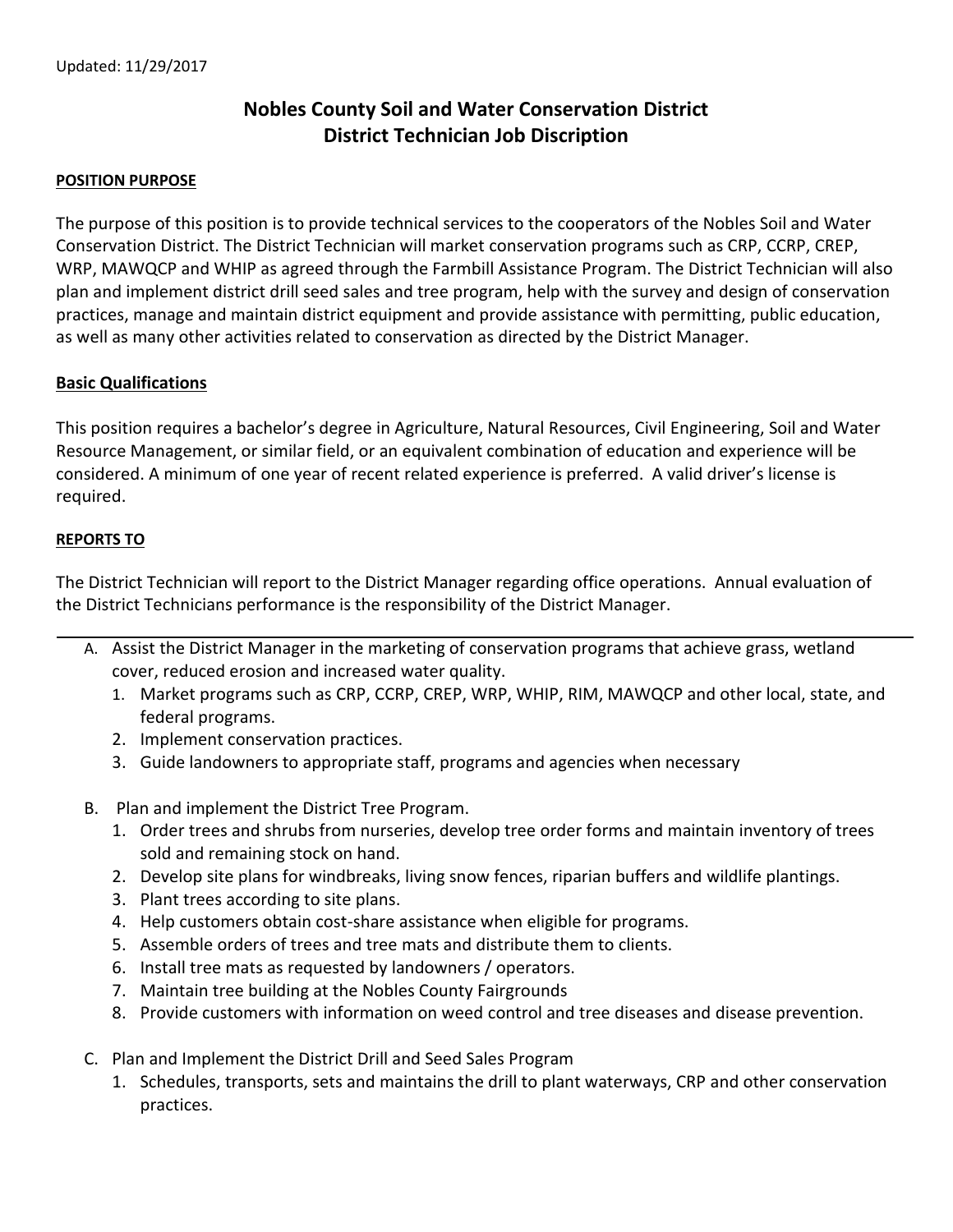- 2. Promote the District Drill and Seed Sales Program.
- 3. Assemble seed orders and coordinate their delivery.
- D. Perform technical and engineering tasks in assigned areas.
	- 1. Assist NRCS and FSA staff in the design and implementation of land treatment practices including, but not limited to the following: farmstead and feedlot windbreaks, block tree plantings, field windbreaks, terrace systems, diversions, grassed waterways, contour farming, conservation tillage, water impoundment structures, animal waste control facilities, Conservation Reserve Program (CRP) contracts, and Conservation Reserve Enhancement Program (CREP) and Reinvest in Minnesota (RIM) easements.
	- 2. Record observation well readings monthly for the Minnesota DNR.
	- 3. Conduct rain and snow measurements daily for the State Office of Climatology.
	- 4. Conduct status reviews on State and Federal Contracts.
	- 5. Assist Landowners and other staff with buffer compliance.
- E. Manage Operate and maintain district vehicles and equipment.
	- 1. Ensure that regularly scheduled maintenance is completed on district vehicles and that they are kept clean and in safe operating condition.
	- 2. Schedule, operate and maintain tree planters.
	- 3. Schedule, operate and maintain the native grass drill.
	- 4. Inspection and maintenance of the District Garage and FFA Tree Barn.
- F. Assists and cooperates with the District Manager and Accountant/Administrative Assistant with SWCD sponsored resource management education programs.
	- 1. Supports the SWCD and other conservation organizations with education activities, program promotions through news releases, newsletters, radio interviews and booths at organized events.
	- 2. Coordinates with NRCS staff and watershed districts to provide annual tour for fifth grade students at the Prairie Wetland Learning Area and the Adrian Learning Area.
	- 3. Works annually at the Area V Environmental Fair and area Envirothon
- G. Assist the District Manager with the monitoring, water testing of waters within Nobles County as directed by MPCA.
	- 1. Assist local watershed districts with the monitoring of impaired waters.
	- 2. Assist MPCA with the listing of new water bodies as impaired.
	- 3. Serve on the Technical Panels associated with TMDL's within Nobles County as directed by the Technical Coordinator.
- H. Assist the District Manager, Accountant/Administrative Assistant and NRCS Personnel with clerical office activities.
	- 1. File needed forms as directed.
	- 2. Assemble files and contracts as directed.
	- 3. Other clericals duties will be added as programs and regulations are added or changed.
	- 4. Participates in SWCD staff meetings and grant writing opportunities.